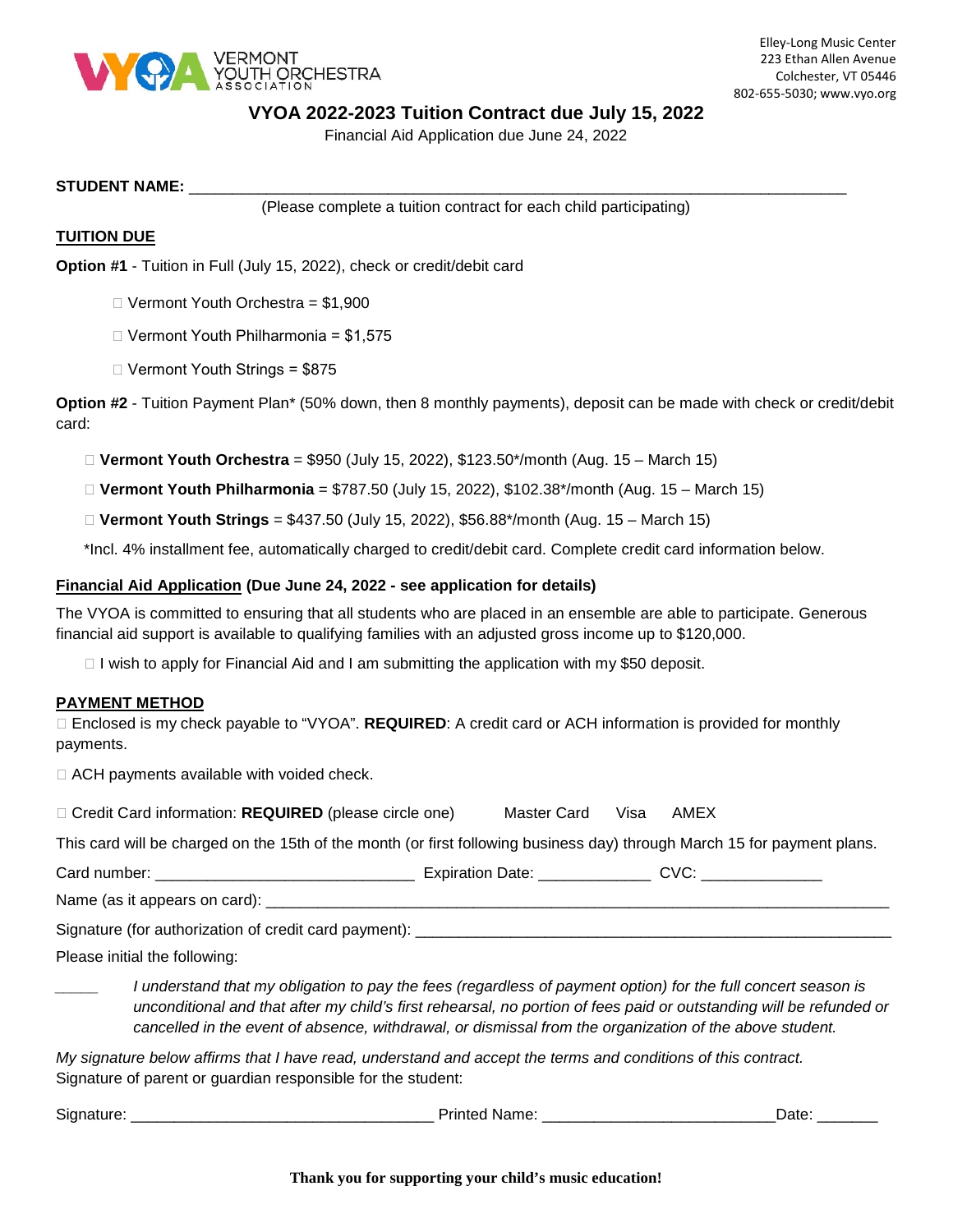

# **2022-2023 Financial Aid Application**

The Vermont Youth Orchestra Association awards 10%-15% of tuition revenue in financial aid to students annually. We are committed to ensuring that all students who are placed in an ensemble are able to participate. The VYOA is offering financial aid support to qualifying families with an adjusted gross income up to \$120,000. In addition to the household income threshold, the following criteria must be met to be eligible.

### **Eligibility Requirements:**

- 1. All 2022-2023 tuition has been paid in full.
- 2. Page 2 of this application has been completed in full and signed.
- **3.** Enclosed is one copy of federal form 1040, along with all schedules and attachments of your most recently filed tax return by each member of your family. The forms must be signed by the tax payer(s). *Applications will not be processed without these forms.*
- 4. Vermont Form HI-144
- 5. Letter explaining any special circumstances you feel should be considered (not required).

## **Application Process and Timeline:**

### **Friday, June 24, 2022** – **Applications due in the VYOA offices by 5pm.**

All information must be provided in full. Send the completed and signed application, support documents (listed above), and a \$50 deposit to:

> VYOA Review Committee 223 Ethan Allen Ave. Colchester, VT 05446

**Friday, July 8, 2022** – Award notifications are sent via email

**Friday, July 15, 2022** – Signed tuition contracts with payment are due

The Vermont Youth Orchestra Association assures that the information requested will be held in strict confidence. Please note that determination of financial aid is a blind process where applicants' names remain anonymous to members of the Financial Aid Review Committee. The VYOA recognizes the commitment made by the families in our programs and works to ensure that all students can participate. This application and your attached federal tax forms will be shredded after processing, or will be returned to you if you provide a stamped, self-addressed envelope for that purpose.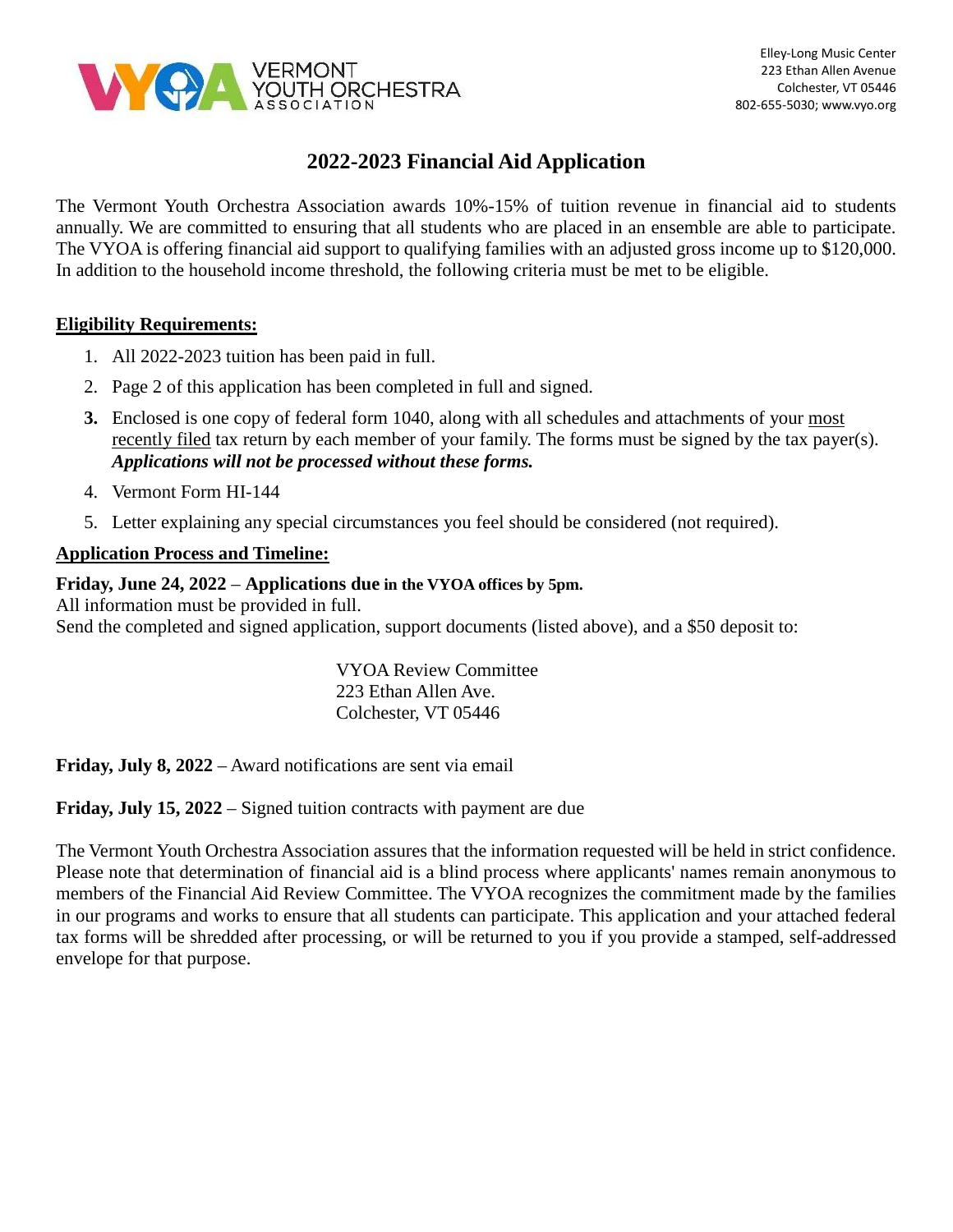## **2022-2023 Financial Aid Application (Must be completed in full)**

| <b>APPLICANT INFORMATION</b>                                                                                                                                                                                                                                                                                             |                                                                  |  |  |
|--------------------------------------------------------------------------------------------------------------------------------------------------------------------------------------------------------------------------------------------------------------------------------------------------------------------------|------------------------------------------------------------------|--|--|
|                                                                                                                                                                                                                                                                                                                          |                                                                  |  |  |
|                                                                                                                                                                                                                                                                                                                          |                                                                  |  |  |
|                                                                                                                                                                                                                                                                                                                          |                                                                  |  |  |
| Please check all that apply below:<br>$\Box$ Vermont Youth Orchestra (\$1,900) $\Box$ Prelude! (\$450) $\Box$ Da Capo (\$160)<br>Vermont Youth Philharmonia (\$1,575)<br>□<br>Vermont Youth Strings (\$875)<br>$\Box$<br>$\Box$ Lesson Program (\$1,200) $\Box$ Lesson Program (\$1,500) $\Box$ Lesson Program (\$1,800) | $\Box$ Presto (\$125) $\Box$ Percussion Ens (\$160)              |  |  |
| <b>REQUIRED:</b>                                                                                                                                                                                                                                                                                                         |                                                                  |  |  |
| Total 2022-2023 Tuition Due: \$_____________ Applying for aid in the amount of: \$___________                                                                                                                                                                                                                            |                                                                  |  |  |
| FAMILY INFORMATION LIST NAMES AND AGES OF DEPENDENTS, AND DEGREE OF DEPENDENCY (E.G. "FULL", "HALF", etc.)                                                                                                                                                                                                               |                                                                  |  |  |
| IF YOU RECEIVE CHILD SUPPORT PAYMENTS, PLEASE PROVIDE INFORMATION HERE:<br>INDICATE ALL FINANCIAL AID PROGRAMS FOR WHICH YOU PRESENTLY QUALIFY:                                                                                                                                                                          |                                                                  |  |  |
| __ TANF ___ _ _ _ DR. DYNASAUR ___ 3SQUARESVT ___ __ PROPERTY TAX REBATE                                                                                                                                                                                                                                                 | $\sqrt{\text{VSAC}}$                                             |  |  |
| Parent/Guardian 1                                                                                                                                                                                                                                                                                                        |                                                                  |  |  |
|                                                                                                                                                                                                                                                                                                                          | Parent/Guardian 2                                                |  |  |
|                                                                                                                                                                                                                                                                                                                          |                                                                  |  |  |
|                                                                                                                                                                                                                                                                                                                          |                                                                  |  |  |
|                                                                                                                                                                                                                                                                                                                          |                                                                  |  |  |
| Occupation/Title:                                                                                                                                                                                                                                                                                                        |                                                                  |  |  |
| Earnings this YTD:                                                                                                                                                                                                                                                                                                       | Earnings this YTD:                                               |  |  |
|                                                                                                                                                                                                                                                                                                                          | <u> 1989 - Johann Barbara, markazi bashkar mashrida ma'lumot</u> |  |  |
|                                                                                                                                                                                                                                                                                                                          |                                                                  |  |  |
| Value of Savings Account or                                                                                                                                                                                                                                                                                              | Value of Savings Account or                                      |  |  |

## **Signature(s) of Parent(s)/Guardians(s): \_\_\_\_\_\_\_\_\_\_\_\_\_\_\_\_\_\_\_\_\_\_\_\_\_\_\_\_\_\_\_\_\_\_\_\_\_\_\_\_\_\_\_\_\_\_\_\_**

#### **Date: \_\_\_\_\_\_\_\_\_\_\_\_\_\_**

I (WE) HAVE ANSWERED ALL OF THE ABOVE QUESTIONS TO THE BEST OF MY (OUR) ABILITY, AND I (WE) BELIEVE THEM TO BE CORRECT. I (WE)<br>AFFIRM THAT, WITHOUT THE AID REQUESTED ABOVE, IT WOULD BE A STRUGGLE FINANCIALLY TO ENROLL MY (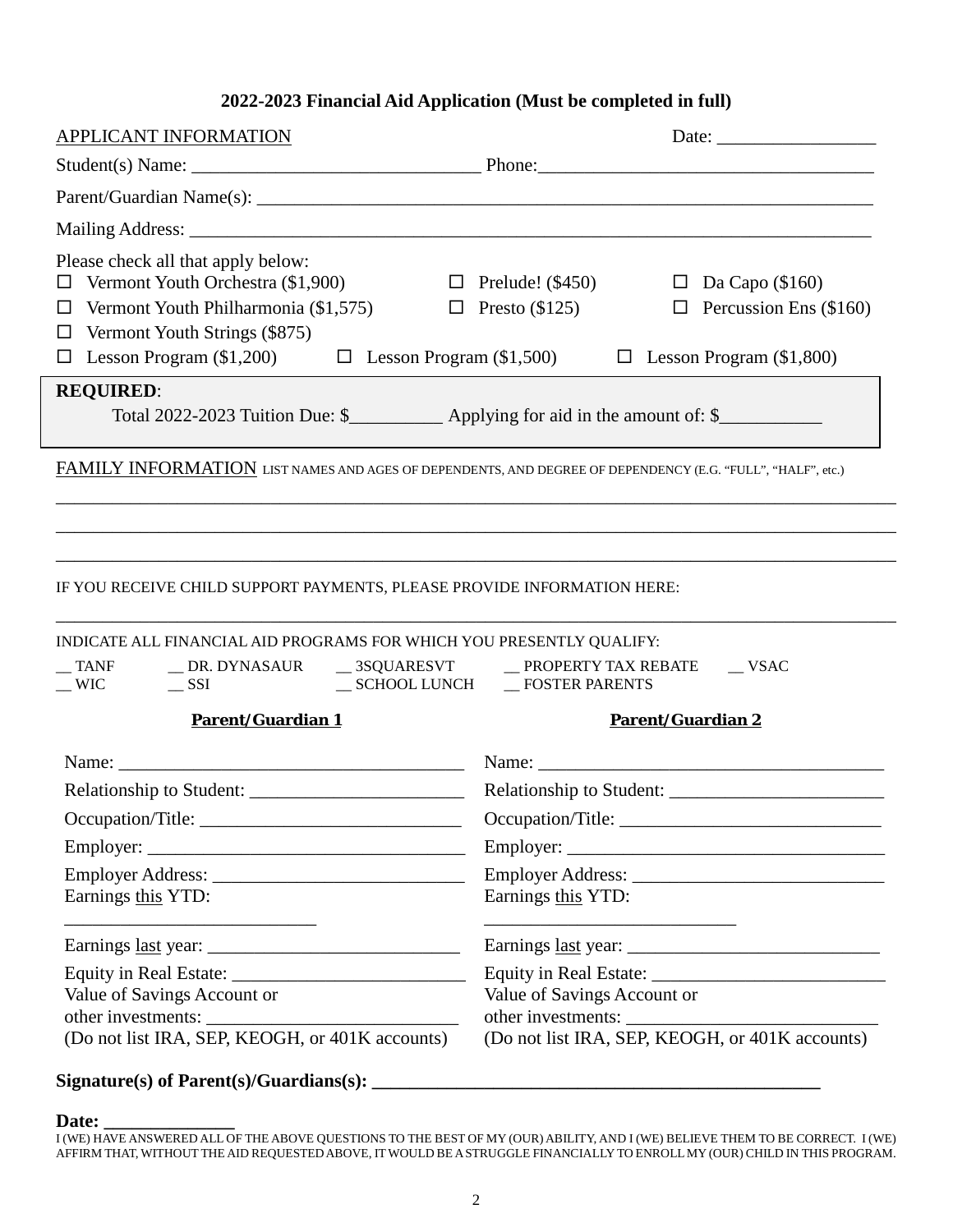

## **Medical Information & Authorization Form**

Please print clearly & return form by **July 15, 2022**

| This form must be completed by a parent/guardian prior to the first rehearsal!                                                                                                                                                                                                                                                                                                                                                                                                                |                                              |  |
|-----------------------------------------------------------------------------------------------------------------------------------------------------------------------------------------------------------------------------------------------------------------------------------------------------------------------------------------------------------------------------------------------------------------------------------------------------------------------------------------------|----------------------------------------------|--|
|                                                                                                                                                                                                                                                                                                                                                                                                                                                                                               |                                              |  |
|                                                                                                                                                                                                                                                                                                                                                                                                                                                                                               |                                              |  |
| Prefer not to identify<br>Gender:<br>Male<br>Female                                                                                                                                                                                                                                                                                                                                                                                                                                           | Date of last tetanus shot: $\frac{1}{2}$ / / |  |
| <b>Parent/Guardian 1</b>                                                                                                                                                                                                                                                                                                                                                                                                                                                                      | <b>Parent/Guardian 2</b>                     |  |
|                                                                                                                                                                                                                                                                                                                                                                                                                                                                                               |                                              |  |
|                                                                                                                                                                                                                                                                                                                                                                                                                                                                                               |                                              |  |
|                                                                                                                                                                                                                                                                                                                                                                                                                                                                                               |                                              |  |
|                                                                                                                                                                                                                                                                                                                                                                                                                                                                                               |                                              |  |
|                                                                                                                                                                                                                                                                                                                                                                                                                                                                                               |                                              |  |
| Emergency Contact (if no Parent/Guardian is available)                                                                                                                                                                                                                                                                                                                                                                                                                                        |                                              |  |
|                                                                                                                                                                                                                                                                                                                                                                                                                                                                                               |                                              |  |
|                                                                                                                                                                                                                                                                                                                                                                                                                                                                                               |                                              |  |
| <b>Student's Doctor Information</b>                                                                                                                                                                                                                                                                                                                                                                                                                                                           | <b>Insurance Information</b>                 |  |
|                                                                                                                                                                                                                                                                                                                                                                                                                                                                                               |                                              |  |
|                                                                                                                                                                                                                                                                                                                                                                                                                                                                                               |                                              |  |
|                                                                                                                                                                                                                                                                                                                                                                                                                                                                                               |                                              |  |
| The following information will remain confidential:                                                                                                                                                                                                                                                                                                                                                                                                                                           |                                              |  |
|                                                                                                                                                                                                                                                                                                                                                                                                                                                                                               |                                              |  |
| Medications/purpose/special instructions:                                                                                                                                                                                                                                                                                                                                                                                                                                                     |                                              |  |
|                                                                                                                                                                                                                                                                                                                                                                                                                                                                                               |                                              |  |
| Health issues (including allergies) of which the VYOA should be aware:                                                                                                                                                                                                                                                                                                                                                                                                                        |                                              |  |
|                                                                                                                                                                                                                                                                                                                                                                                                                                                                                               |                                              |  |
| My child has permission to receive the following medications from VYOA staff if requested by my child:                                                                                                                                                                                                                                                                                                                                                                                        |                                              |  |
| $\Box$ Advil (ibuprofen)<br>$\Box$ Tylenol (acetaminophen)                                                                                                                                                                                                                                                                                                                                                                                                                                    | $\Box$ Antacid<br>$\square$ Benadryl         |  |
| In the event of an emergency, if a parent or guardian cannot be reached, I give permission for my child to be<br>treated by a qualified physician selected by the VYOA administration, who may hospitalize, secure proper<br>treatment for, and order injections, anesthesia, or surgery for my child named herein. To the best of my<br>knowledge, I have listed my child's medical conditions and allergies on this form. My child has permission to<br>participate in all VYOA activities. |                                              |  |
| I agree to reimburse the VYOA for any such treatment and/or related expenses incurred on my child's behalf<br>during a VYOA event. I release the VYOA, its officers, agents, and employees from any liability related in any<br>way to this authorization.                                                                                                                                                                                                                                    |                                              |  |
|                                                                                                                                                                                                                                                                                                                                                                                                                                                                                               | Date:                                        |  |

Please return form to VYOA by July 15, 2022 via standard mail, in person, email scan, or fax to 802-655-5034.